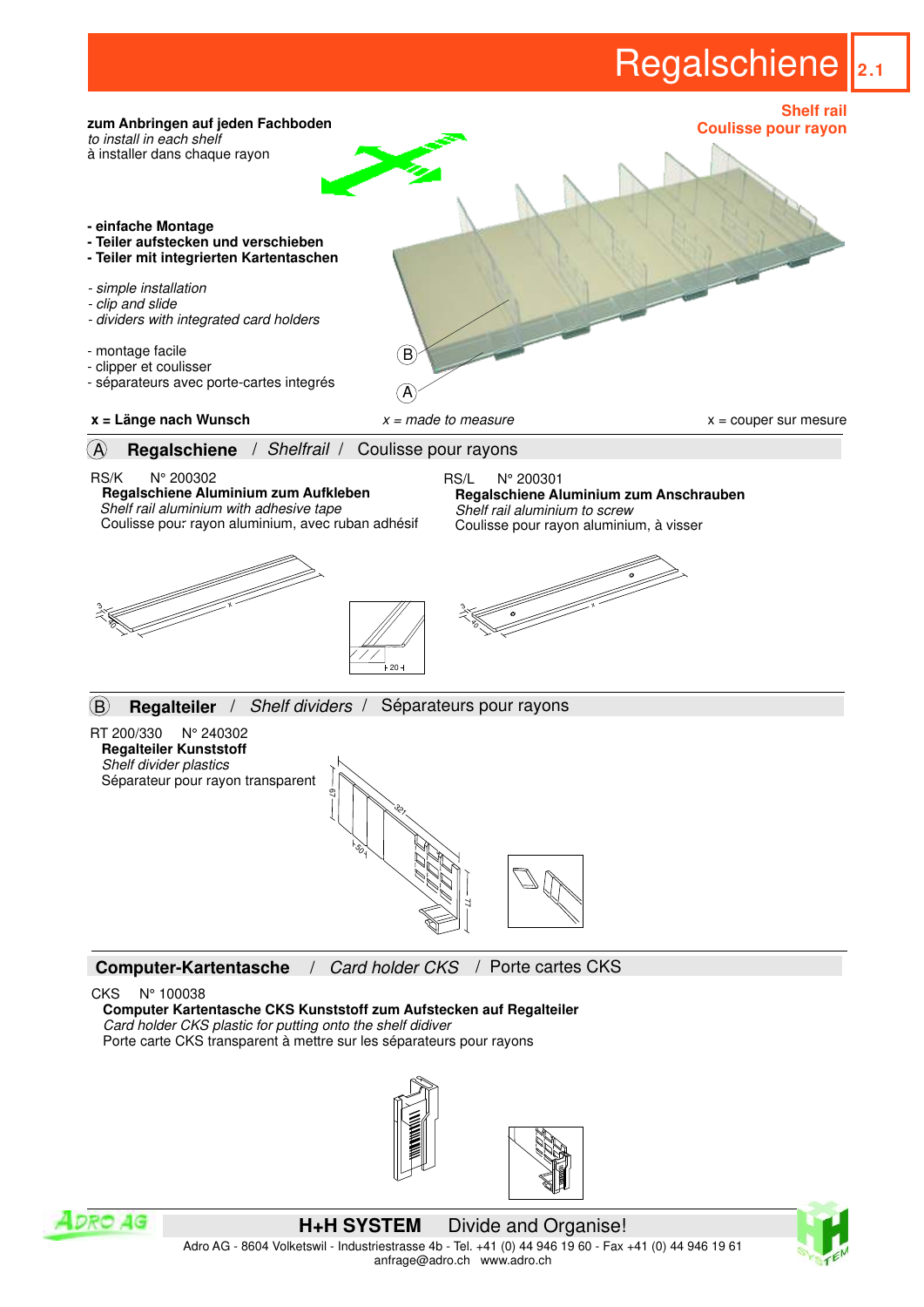

Geben Sie uns die **Innenmaße** bekannt Please insert the **inside dimensions** Veuillez nous donner les **dimensions interns**

| a | b |
|---|---|
|   |   |
|   |   |
|   |   |
|   |   |
|   |   |
|   |   |





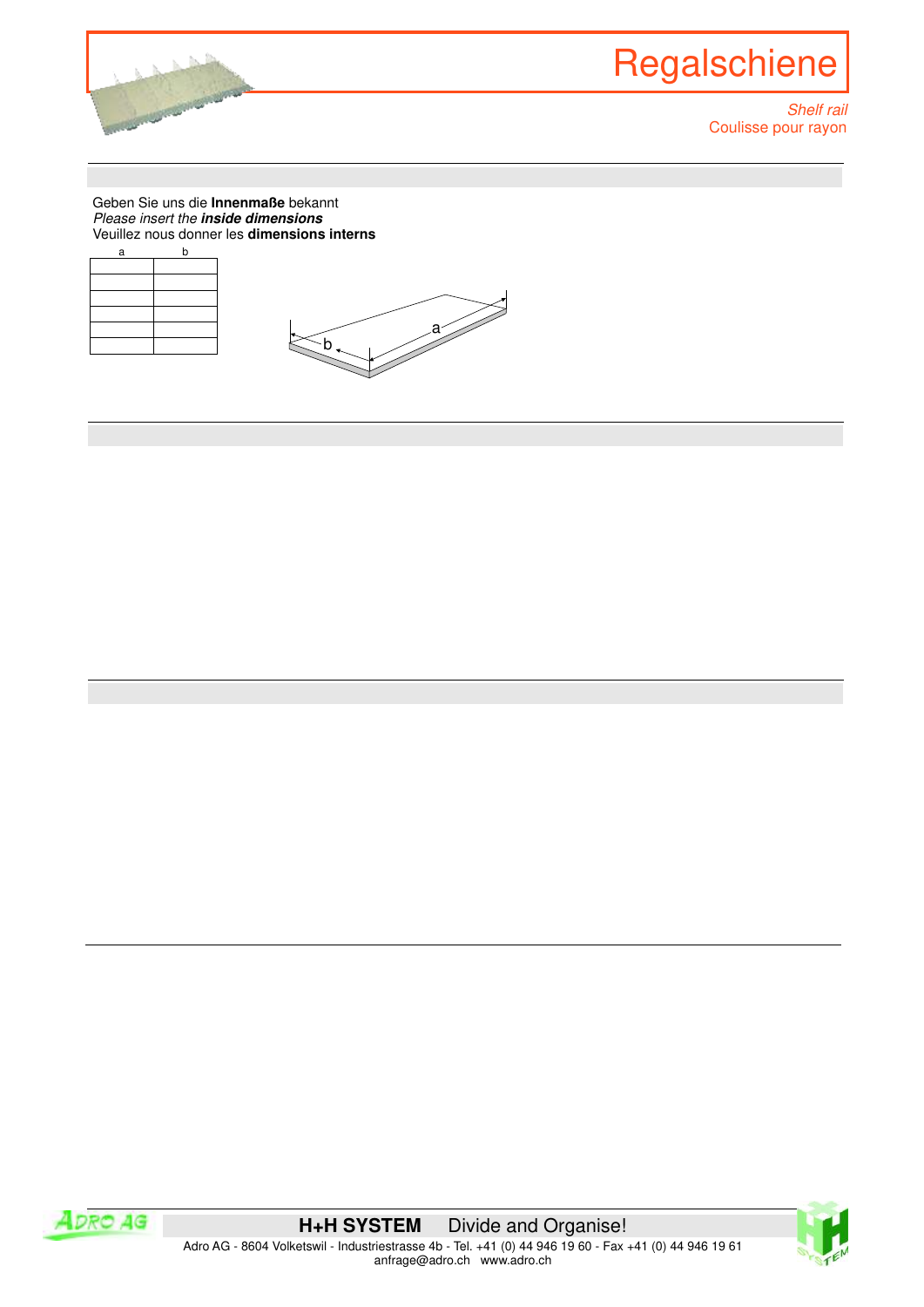## Systemhöhe 35 mm

**Regalwinkel** 2.2.1



anfrage@adro.ch www.adro.ch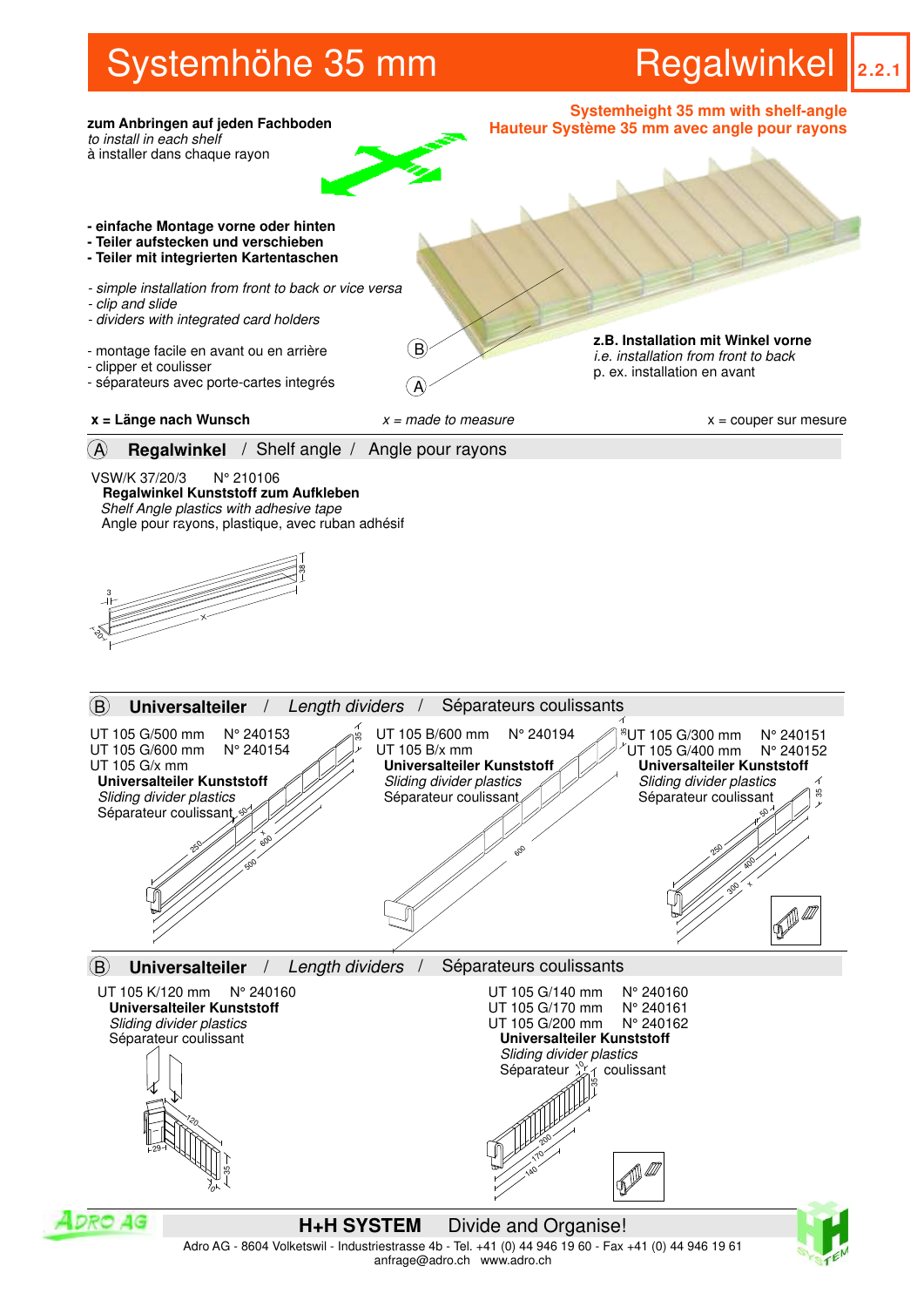

## **Clips**



Veuillez nous donner les **dimensions interns**







 **Variante mit Winkel an der Rückseite montiert für freien Zugriff.**

 Also possible from back to front, free access. C'est aussi possible de fixer l'angle au fond du rayon.



 **Die Teiler lassen sich gegenseitig aufstecken** One divider fits on the other. C'est possible de monter un séparateur sur un autre.





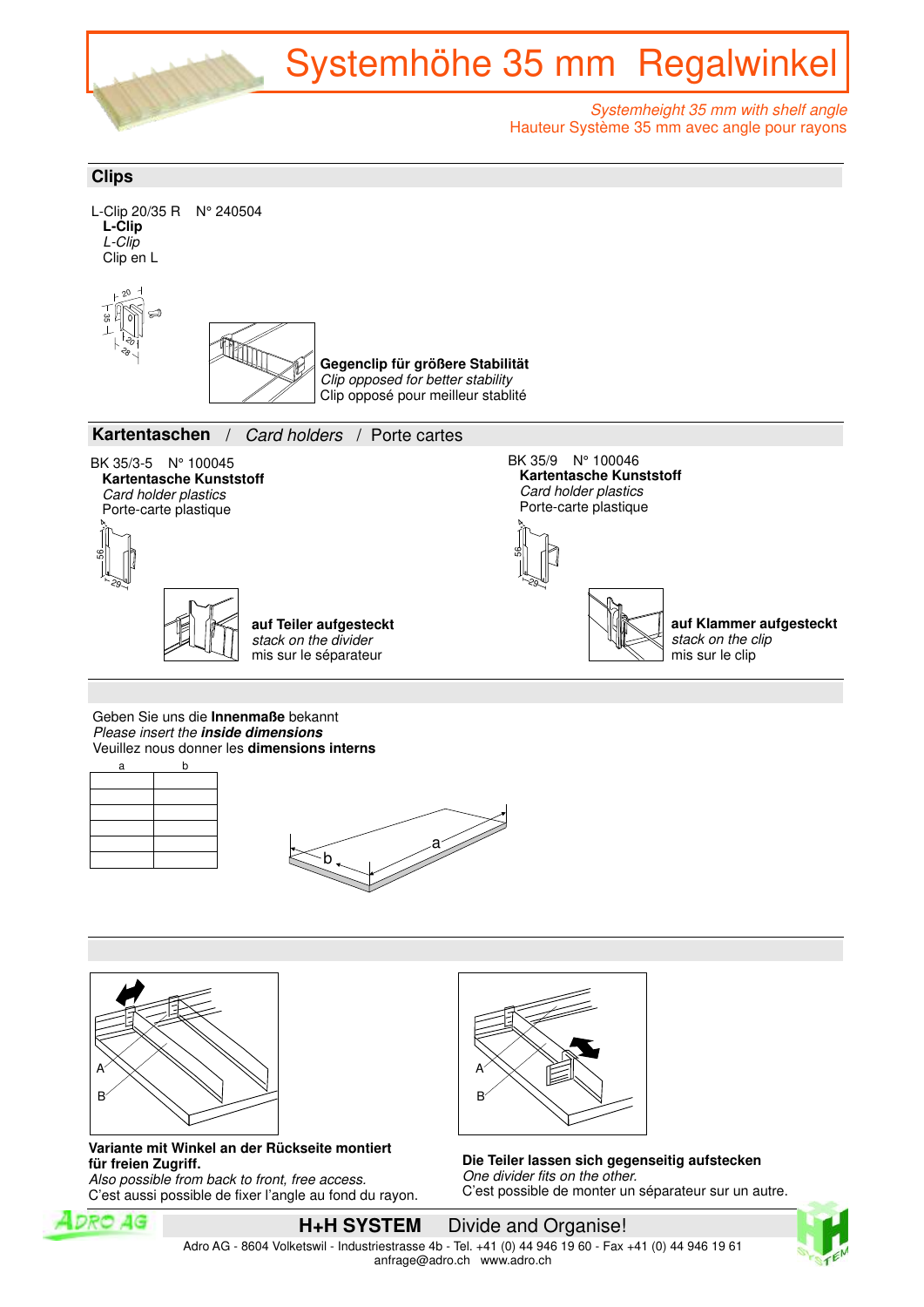## Systemhöhe 55 mm

**Regalwinkel** 2.2.2